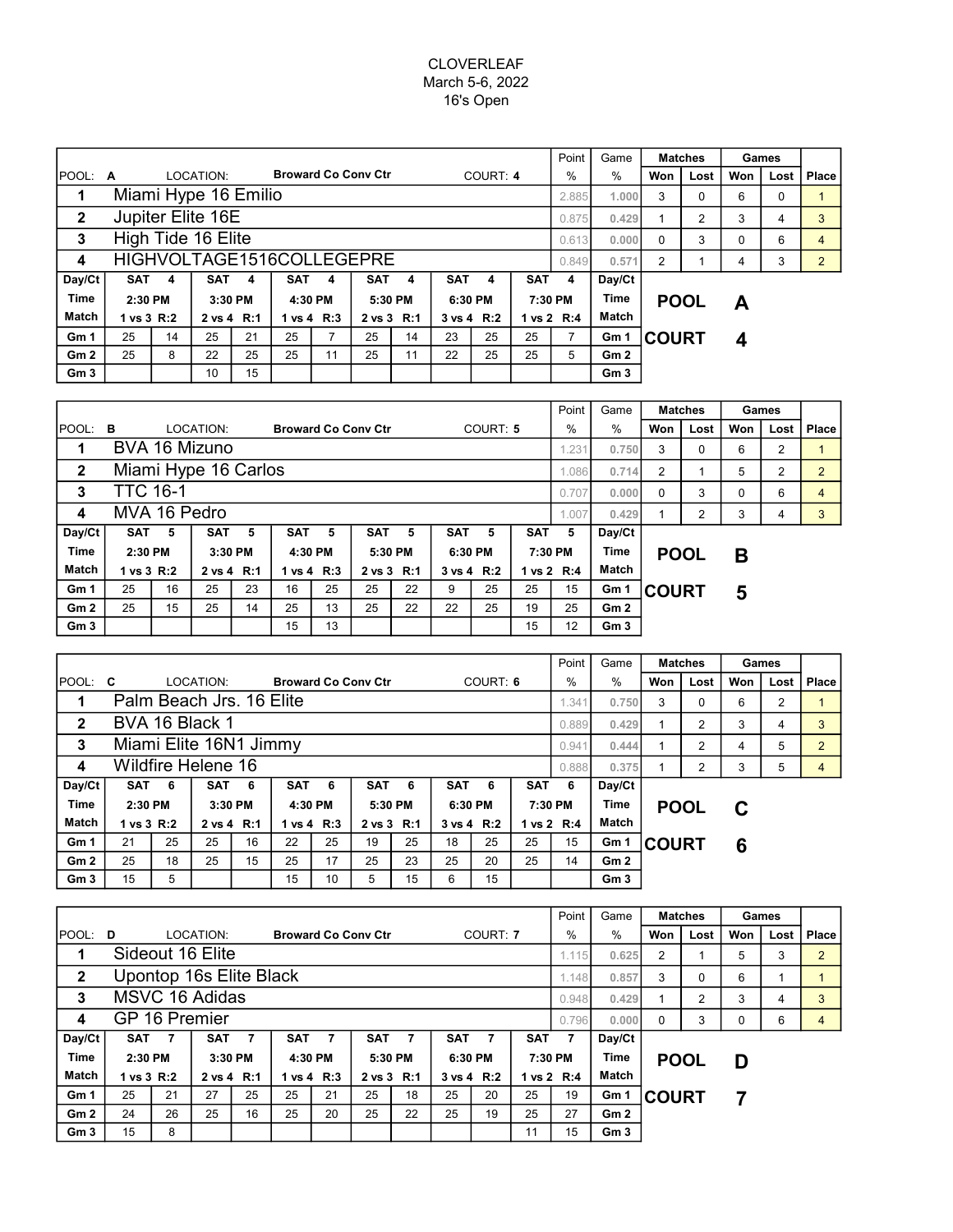# GOLD



 If you are in box you ref before you play Losers must stay and ref the next match